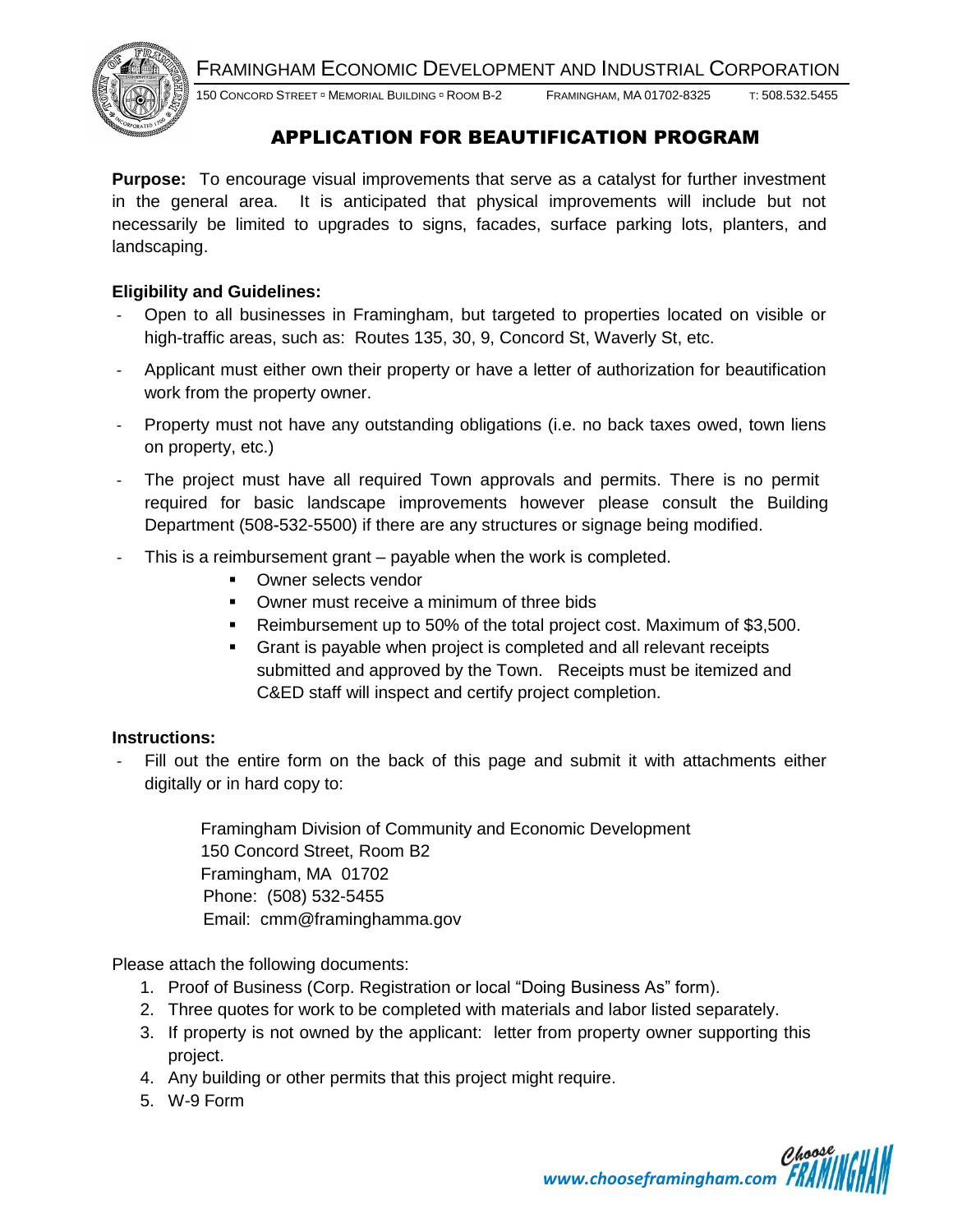

150 CONCORD STREET <sup>D</sup> MEMORIAL BUILDING <sup>D</sup> ROOM B-2 FRAMINGHAM, MA 01702-8325 T: 508.532.5455

APPLICATION #EDIC-BP-

## APPLICATION FOR BEAUTIFICATION PROGRAM

Business Name: Business Address: Type of Business: Contact Name: Contact Phone No.: Contact Email: What is your primary reason for applying for Beautification Grant?: Project Description (please be as specific as possible): Will your beautification project require you to obtain a building permit (Y or N):  $\|\cdot\|_y\|\cdot\|_p$ ? If so, please attach a copy of your permit approvals to this application. Please certify that your beautification project will be in compliance with current zoning, building, and sign codes once completed. Signature: The Town of Framingham reserves the right to require repayment of monies received through this program if *properties are not adequately maintained.* **For Staff Use Only (Initial & Date)** Complete Application \_\_\_\_\_\_\_\_\_\_\_\_\_\_\_\_\_\_\_\_\_\_Project Approved \_\_\_\_\_\_\_\_\_\_\_\_\_\_\_\_\_\_\_\_ Amount Approved \$ \_\_\_\_\_\_\_\_\_\_ Project Complete \_\_\_\_\_\_\_\_\_\_\_\_\_ Receipts Received \_\_\_\_\_\_\_\_\_\_\_ Final Inspection **Example 2** Ok to pay

*www.chooseframingham.com*